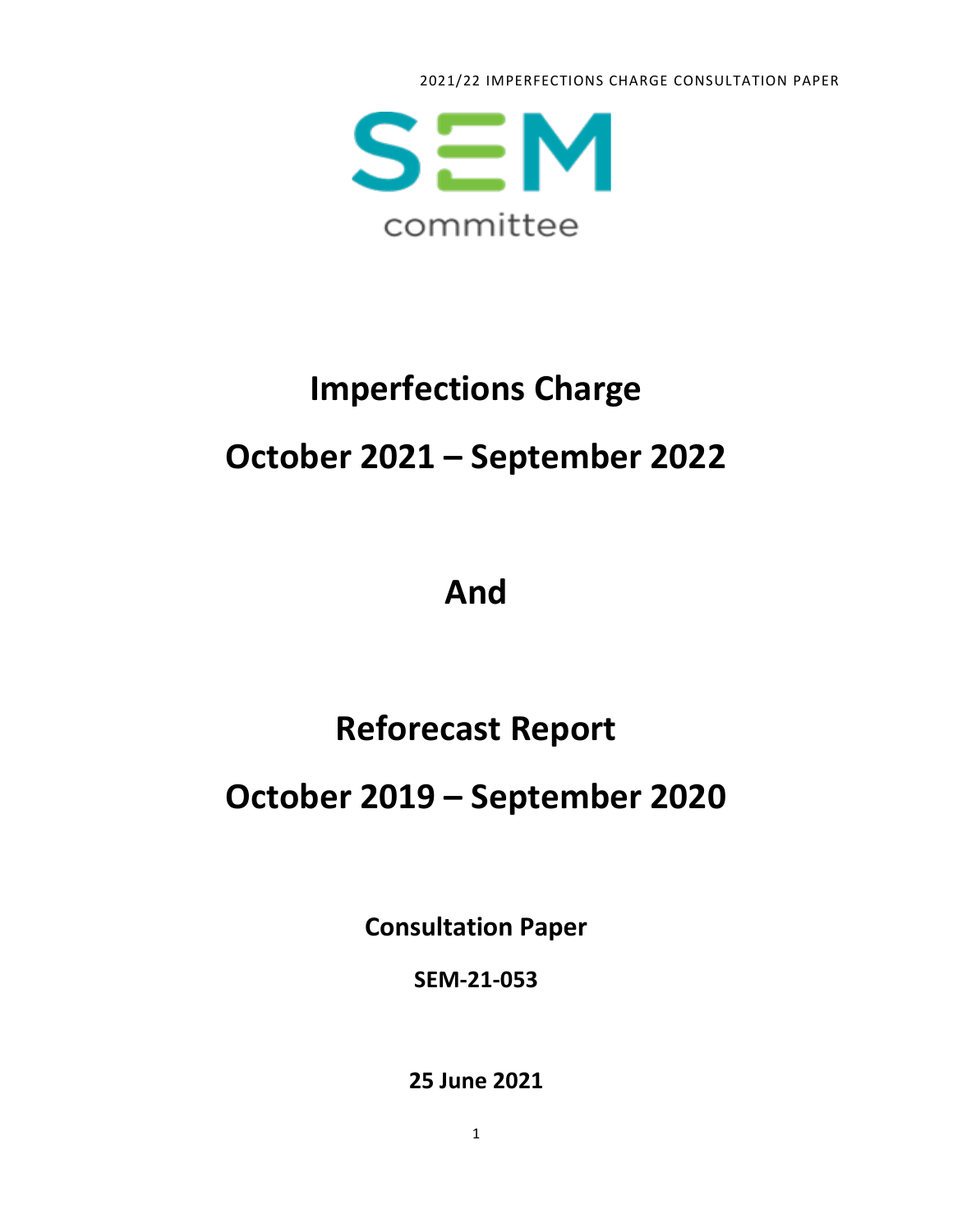### <span id="page-1-0"></span>**CONTENTS**

| 1              |            |                                                                                 |  |  |  |  |
|----------------|------------|---------------------------------------------------------------------------------|--|--|--|--|
|                |            |                                                                                 |  |  |  |  |
| $\overline{2}$ |            | TSOs' 2021/22 FORECAST IMPERFECTIONS REVENUE REQUIREMENT  6                     |  |  |  |  |
|                | 2.1        |                                                                                 |  |  |  |  |
|                | 2.2        |                                                                                 |  |  |  |  |
|                | 2.3        |                                                                                 |  |  |  |  |
|                | 2.4        |                                                                                 |  |  |  |  |
|                | 2.5        |                                                                                 |  |  |  |  |
|                | <b>2.6</b> |                                                                                 |  |  |  |  |
|                | 2.7        |                                                                                 |  |  |  |  |
|                | 2.8        |                                                                                 |  |  |  |  |
| 3              |            |                                                                                 |  |  |  |  |
|                |            | 4 RAS' Initial review of the TSOs 2021/22 Imperfections revenue Requirement  12 |  |  |  |  |
|                |            |                                                                                 |  |  |  |  |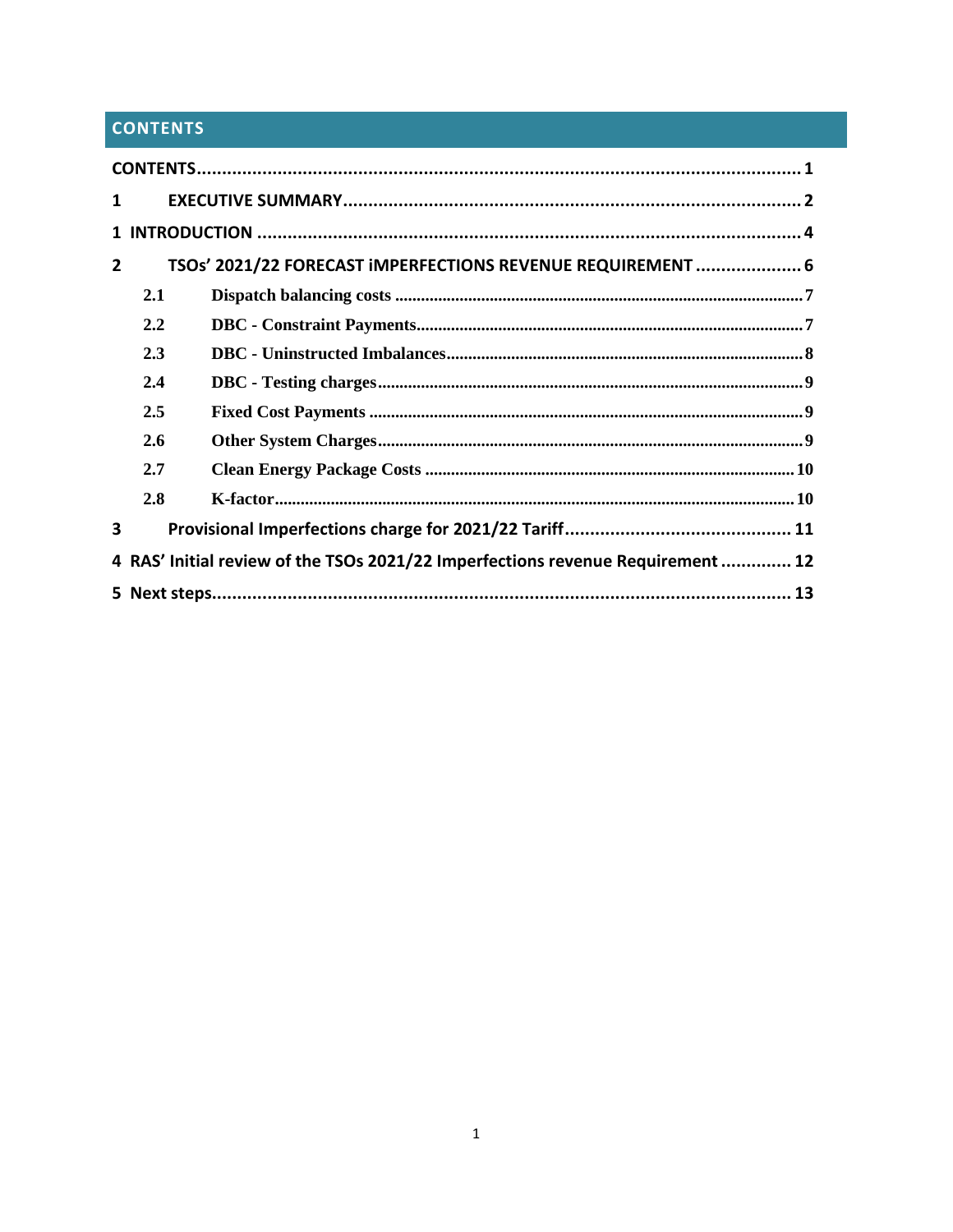#### <span id="page-2-0"></span>**1 EXECUTIVE SUMMARY**

The Regulatory Authorities (i.e. UREGNI & CRU) are consulting on the Transmission System Operators (i.e. EirGrid & SONI) Imperfections Revenue Requirement submission for tariff year 2021/22 (i.e. 1/20/2021 to 30/09/2022), prior to issuing its final decision on the 2021/22 Imperfections Charge.

The purpose of the Imperfections Charge is for the Transmission System Operators (TSOs) to recover the total expected costs associated with managing the transmission system. The Single Electricity Market (SEM) Imperfections Charge, which is levied on suppliers by SEMO, is made up of a number of components, the largest of which relates to Dispatch Balancing Costs (DBC). Given the forecast element to the Imperfections Revenue Requirement, such costs are also subject to a K factor adjustment.

On the 26 May 2021, the TSOs submitted the following documentation to the Regulatory Authorities (RAs) in to order to enable the RAs arrive at a decision on setting of the 2021/22 Imperfections Tariff:

- 'Forecast Imperfections Revenue Requirement for Tariff Year 1st October 2021 to 30th September 2022'; and
- 'Reforecast Report for Tariff Year  $1<sup>st</sup>$  October 2019 to 30<sup>th</sup> September 2020.

The TSOs have forecast an Imperfections Revenue Requirement of €473.09 million for the 2021/22 tariff year, which is greater than €301.47 amount allowed for the 2020/21 tariff year. A significant driver of this increase in the TSOs forecasted Imperfections Revenue Requirement is estimated higher fuel prices. These have increased costs by €99 million relative to 2020/21. The TSOs have made a submission of €10 million in relation to interconnector counter trading costs in the 2021/22 tariff year. This is the first year in which the TSOs have submitted a provision for these costs.

The TSOs made a submission in relation to potential costs arising from the implementation of Article 13 of the Regulation (EU) 2019/943. In relation to this submission, the RAs noted that the methodology applied by the TSOs to calculate these costs did not align with the proposals set out by SEMC in its recent consultation paper [\(SEM-21-026\)](https://www.semcommittee.com/sites/semc/files/media-files/SEM-21-026%20Consultation%20on%20Dispatch%2C%20Redispatch%20and%20Compensation%20Pursuant%20to%20Regulation%20EU%202019943.pdf). The RAs therefore requested that the TSOs resubmit these costs on the basis of the latest methodology set out in [\(SEM-21-026\)](https://www.semcommittee.com/sites/semc/files/media-files/SEM-21-026%20Consultation%20on%20Dispatch%2C%20Redispatch%20and%20Compensation%20Pursuant%20to%20Regulation%20EU%202019943.pdf). The TSOs subsequently acknowledged that under the RAs' latest proposals, these costs would be likely to be small for the tariff periods in question. The RAs' therefore propose not including a provision in relation to potential costs arising from the implementation of Article 13 of the Regulation (EU) 2019/943. Any costs that may arise due to the implementation of Article 13 of the Regulation (EU) 2019/943 will be recoverable by the TSOs in subsequent tariff years.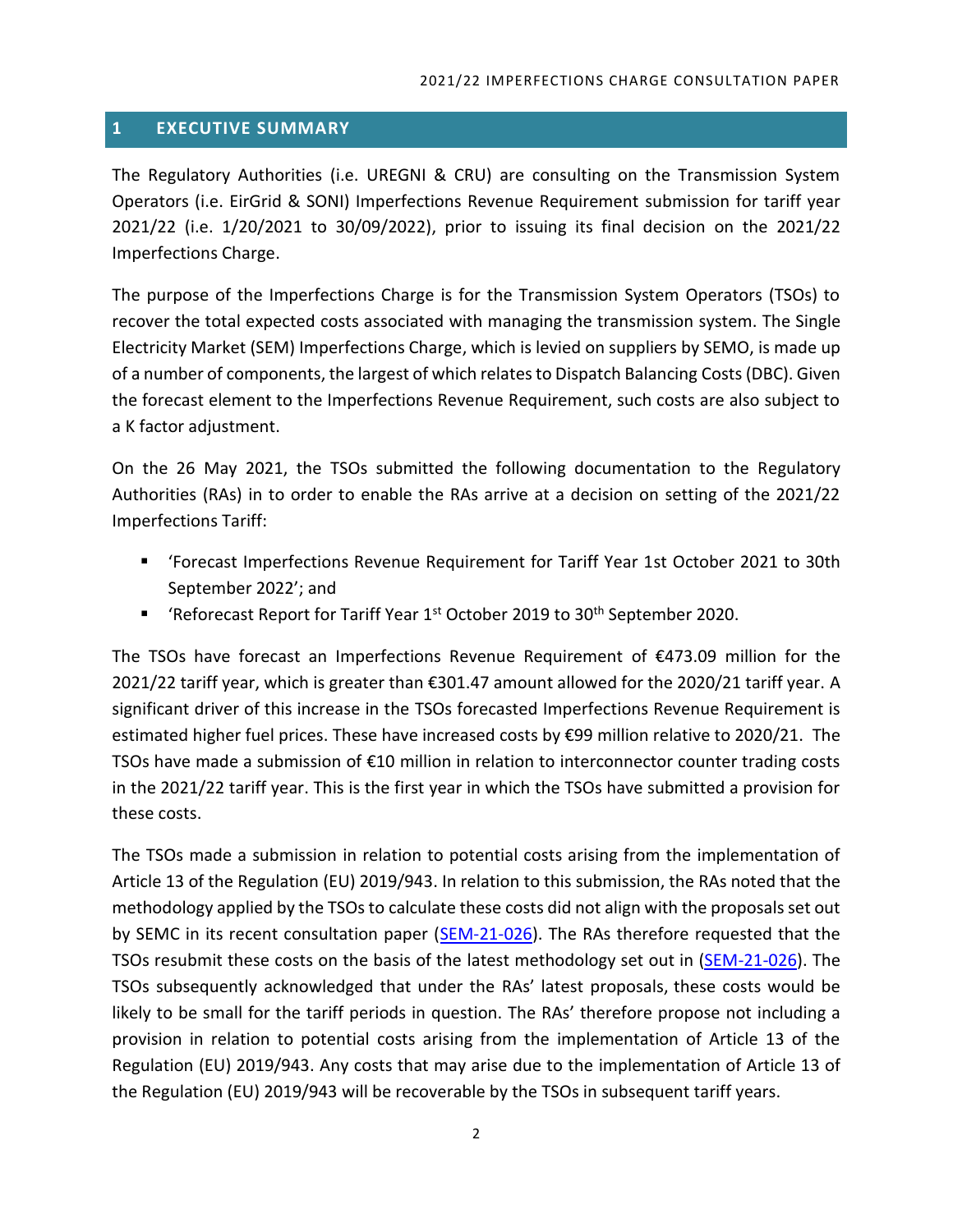With reference to the K factor adjustment mechanism, the TSOs have proposed a K factor adjustment of -€10.18m for inclusion in the 2021/22 imperfections tariff. Taking into account the TSOs' 2021/22 imperfections tariff proposal and the proposed K factor adjustment of €-10.18m, this results in a 2021/22 Imperfections Charge of €9.19 per megawatt-hour (MWh), compared with €8.96 per MWh for the 2020/21 tariff year, as shown in Table 1 below.

|                            | 2021-22 RA Proposal | 2020-21 Decision | Change relative to<br>20/21 |
|----------------------------|---------------------|------------------|-----------------------------|
| Imperfections              | € 341.01            | € 301.47         | 13.12%                      |
| K factor $(\epsilon m)$    | $-10.18$            | $-0.37$          |                             |
| Total Allowance (€m)       | € 330.83            | € 301.10         | 9.87%                       |
|                            |                     |                  |                             |
| <b>Forecast Demand GWh</b> | 36,000              | 33,600           |                             |
| Tariff ( $\epsilon$ /MWh)  | €9.19               | € 8.96           | 2.56%                       |

**Table 1: Imperfections Charge - 2021/22 TSO proposal versus 2020/21 Decision.**

The RAs invite stakeholders' feedback on the TSOs' Imperfections Revenue Requirement for tariff year 2021/22 (deadline for responses is close of business on Friday 23 July 2021). Following consideration of stakeholders' feedback, the RAs intend publishing its decision in August 2021.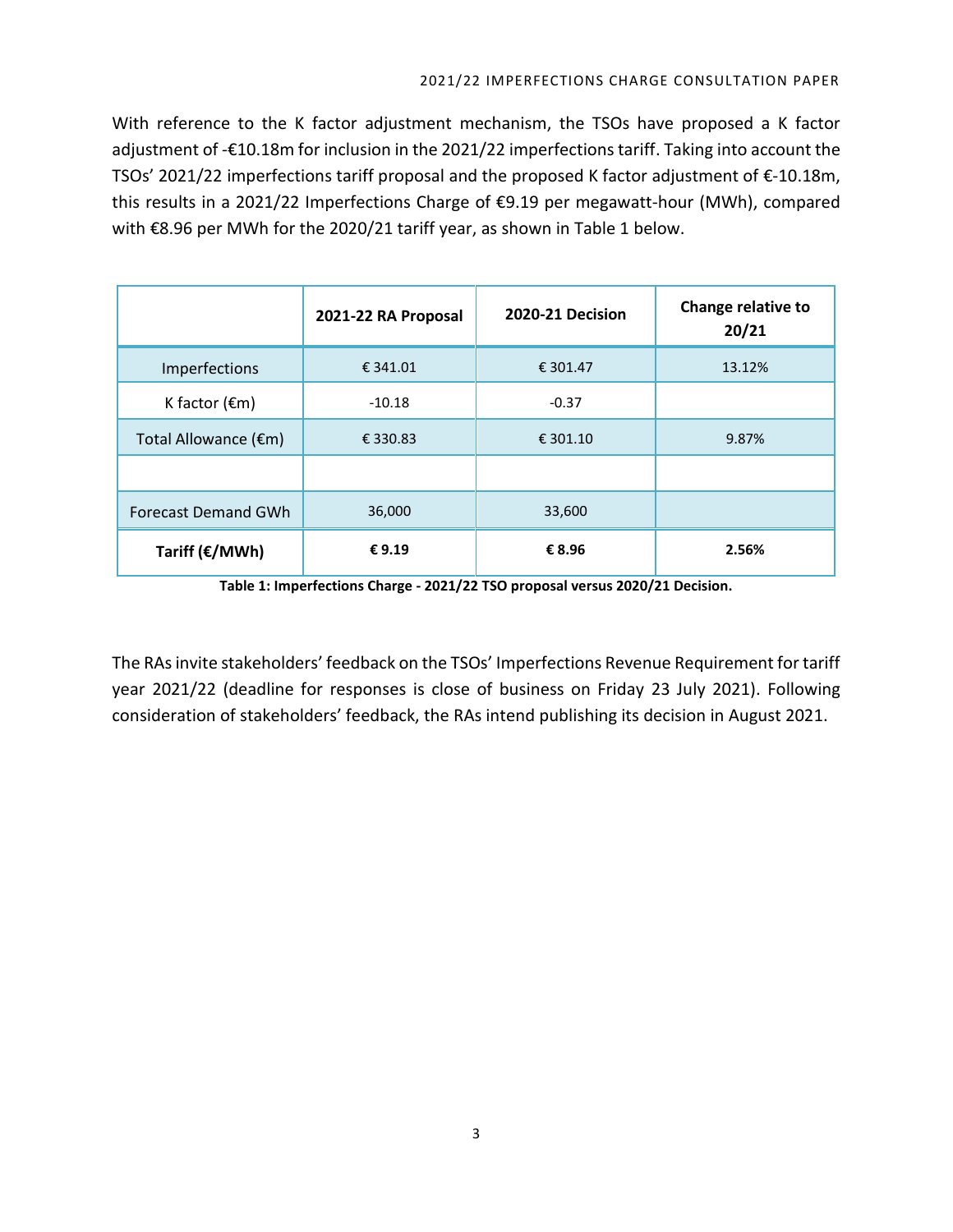#### <span id="page-4-0"></span>**1 INTRODUCTION**

The Regulatory Authorities (i.e. UREGNI & CRU) are consulting on the Transmission System Operators (i.e. EirGrid & SONI) Imperfections Revenue Requirement submission for tariff year 2021/22 (i.e. 1/20/2021 to 30/09/2022), prior to issuing its final decision on the 2021/22 Imperfections Charge.

On the 26 May 2021, the TSOs submitted the following documentation to the Regulatory Authorities (RAs) in to order to enable the RAs arrive at a decision on setting of the 2021/22 Imperfections Tariff:

- 'Forecast Imperfections Revenue Requirement for Tariff Year 1st October 2021 to 30th September 2022' 1 (2021/22 Forecast); and
- **■** 'Reforecast Report for Tariff Year  $1^{st}$  October 2019 to 30<sup>th</sup> September 2020<sup>'2</sup>.

The purpose of the Imperfections Charge is for the Transmission System Operators (TSOs) to recover the total expected costs associated with managing the transmission system, and is levied on suppliers by SEMO.

Such costs include anticipated Dispatch Balancing Costs (DBC) - less Other System Charges, Fixed Cost Payments, any net imbalance between Energy Payments and Energy Charges and Capacity Payments and Capacity Charges over the tariff year, with adjustments for previous years as appropriate, via the K factor. The K factor adjustment mechanism enables any under or over recovery of Imperfections Costs, in the previous year and an estimate for the current year, to be accounted for in the upcoming tariff year.

The costs making up the Imperfections Charge are depicted in Figure 1 below, and a description of each provided in section 2 of this consultation paper.

<sup>1</sup> Refer to Annex 1 for a copy of the TSOs' Forecast Imperfections Revenue Requirement for 2021/22 Tariff Year

<sup>&</sup>lt;sup>2</sup> Refer to Annex 2 for a copy of the TSOs' Reforecast Report for Tariff Year 2019/20. The Reforecast Report is an overview of how the original forecast, reforecast (PLEXOS) only and the actual outturn compare.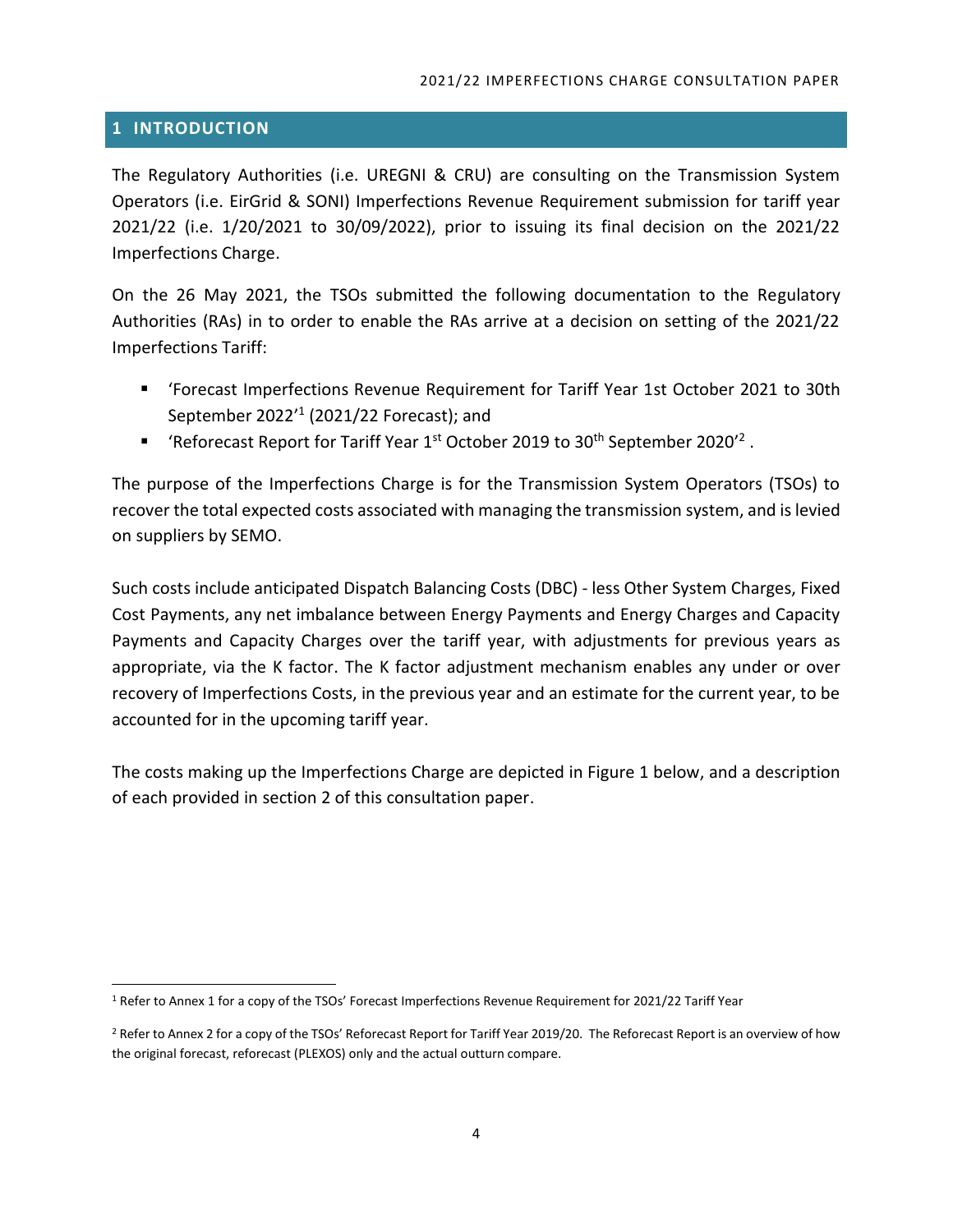#### 2021/22 IMPERFECTIONS CHARGE CONSULTATION PAPER



**Figure 1: Imperfections Charge Components**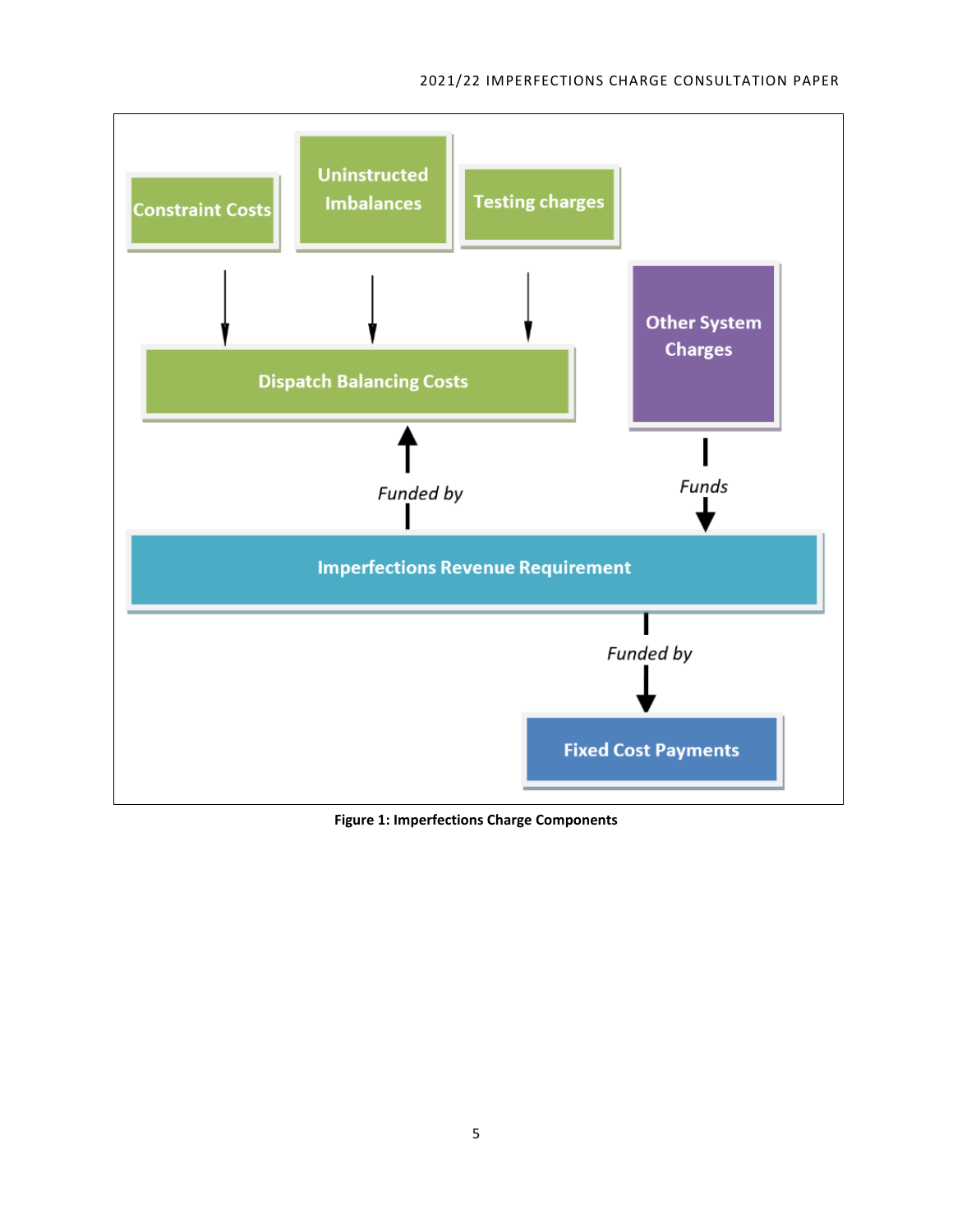#### <span id="page-6-0"></span>**2 TSOS' 2021/22 FORECAST IMPERFECTIONS REVENUE REQUIREMENT**

The TSOs' 2021/22 Forecast was prepared jointly by EirGrid and SONI, and captures an all-island estimate of the Imperfections Charge for the 2021/22 tariff year. All costs are estimated ex-ante and recovered from suppliers on a MWh basis, through the Imperfections Charge. The TSOs have forecast an Imperfections revenue requirement of €473.09 million for the 2021/22 tariff year.

This represents a 56.93% increase from the  $\epsilon$ 301.47 million final decision for the 2020/21 tariff year. There are a number of key factors influencing the TSOs' 2021/22 forecast imperfections cost forecast. Figure 2 details the key drivers of change in the 2021/22 Plexos Imperfections Costs calculation, relative to 2020/21.



**Figure 2. The key drivers of change in the TSOs' 2021/22 Plexos Imperfections Costs relative to 2020/21.**

As stated above, a key driver in the TSOs' 2021/22 forecast an Imperfections revenue requirement, is an increase in fuel price forecasts relative to 2020/21. Figure 3 details the this change for some key fuel price inputs applied in the TSOs' imperfections model.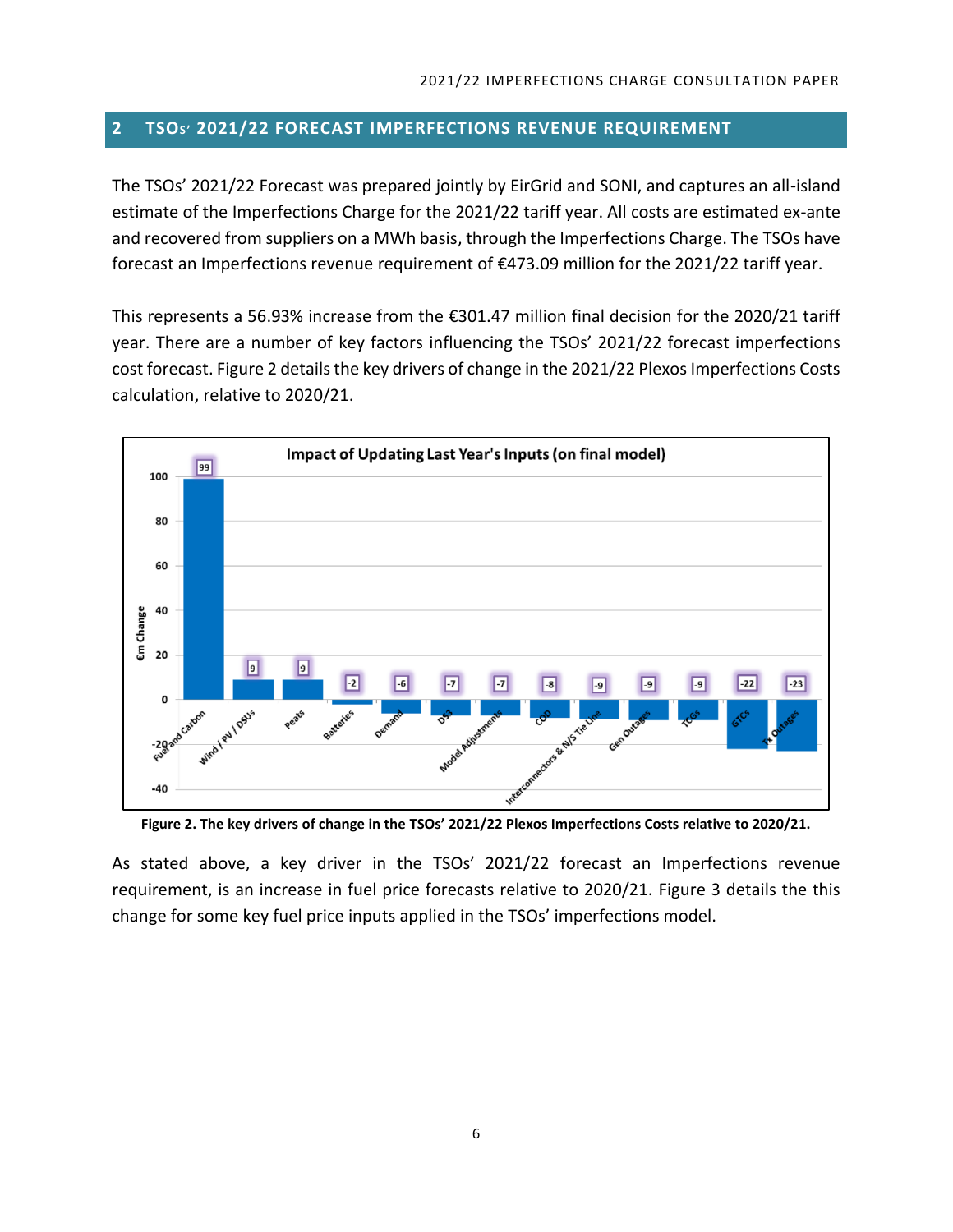

**Figure 3. The increase in key fuel prices seen between 2021/22 and 2020/21.**

Detail on the forecasts for each of the Imperfections Charge components is provided below and further information regarding the 2021/22 Forecast is provided by the TSOs in their submission to the RAs (refer to Annex 1).

#### <span id="page-7-0"></span>2.1 DISPATCH BALANCING COSTS

DBC refers to the sum of Constraint Payments, Uninstructed Imbalance Payments and Generator Testing Charges. DBCs of €348.59 million make up the majority of the TSOs' proposed Imperfections Charge for 2021/22. 3

#### <span id="page-7-1"></span>2.2 DBC - CONSTRAINT PAYMENTS

Constraint Payments contribute to the majority of the TSOs' 2021/22 DBC forecast, as Uninstructed Imbalances and Testing Charges are forecast at zero. Constraint Costs arise due to the TSOs having to dispatch some generators differently from the ex-post market unconstrained schedule, in real time, to ensure security of supply on the system. Generators receive Constraint Payments to compensate them for any difference between the market schedule and actual

<sup>&</sup>lt;sup>3</sup> In order to increase transparency around DBC, the SEMC has introduced reporting requirements on the TSOs. The TSOs provide quarterly updates on the levels of Constraint Costs, drivers behind Constraint Costs, mitigating measures being taken and other information or commentary that the TSOs believe will aid transparency in this area. These Quarterly Imperfections Costs Reports are available on EirGrid's and SONI's websites.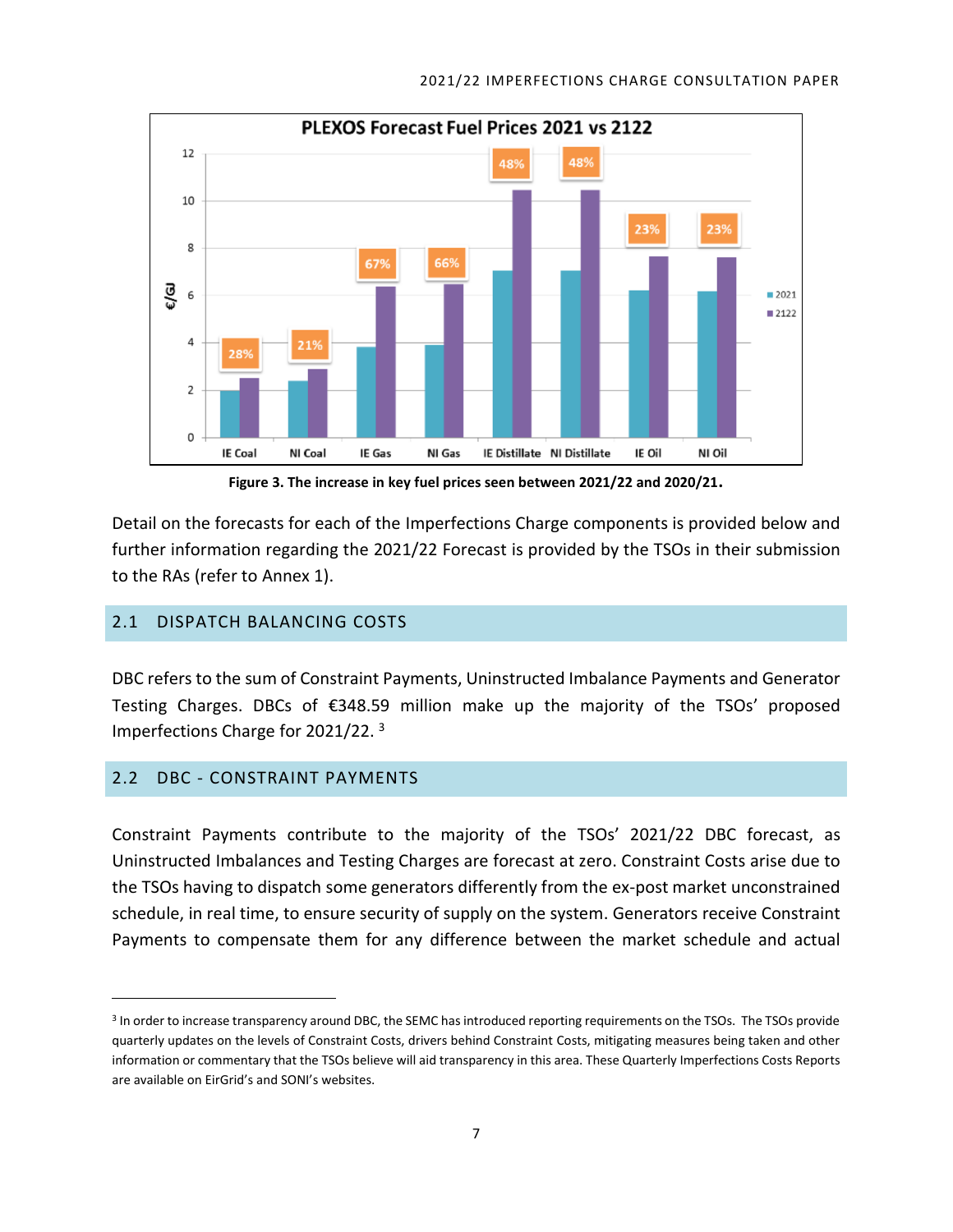dispatch. A generator that is scheduled to run by the market but which is not run in the actual dispatch (or run at a decreased level) is 'constrained off/down'; a generator that is not scheduled to run or runs at a low level in the market, but which is instructed to run at a higher level in reality is 'constrained on/up'.

#### **PLEXOS Modelled Constraints**

The forecast Constraint Costs are partly derived using the PLEXOS modelling tool. The RAs have performed an initial review of the TSOs' PLEXOS model and have sense checked the TSOs' modelling assumptions. The RAs note that the PLEXOS element of the TSOs' Constraint Costs forecast is €291.40 million. The reasons for this increase are detailed in the bullet points in section 2 above. Further details on the assumptions underlying the TSOs' PLEXOS Constraints are detailed within the TSOs' submission to the RAs.<sup>4</sup>

#### **Supplementary Modelling Constraints**

As it is not possible to model all Constraint Cost drivers in PLEXOS, part of the TSOs' Constraint forecast is made up of supplementary modelling results. The supplementary model includes forecasts for areas that PLEXOS is unable to effectively model (refer to the TSOs' submission for further details). The 2021/22 forecast for Constraint Costs, derived from supplementary modelling, is €56.60 million. A provision of €0.59 million for Secondary Fuel start-up tests has been made within the supplementary model.

Combining both the PLEXOS and supplementary modelling Constraints, a forecast of €348.59 million has been received from the TSOs in relation to 2021/22 Constraint Costs. This represents an increase of 21.85% from the 2020/21 decision of €286.09 million.

#### <span id="page-8-0"></span>2.3 DBC - UNINSTRUCTED IMBALANCES

Uninstructed Imbalances occur when there is a difference between a generator unit's dispatch quantity and its actual output. Uninstructed Imbalances and Constraint Costs are related, with Uninstructed Imbalances having a direct effect on Constraints Costs, as TSOs re-dispatch generators to counteract the impact of Uninstructed Imbalances on the system.

<sup>4</sup> Refer to Annex 1: Forecast Imperfections Revenue Requirement for Tariff year 2021/22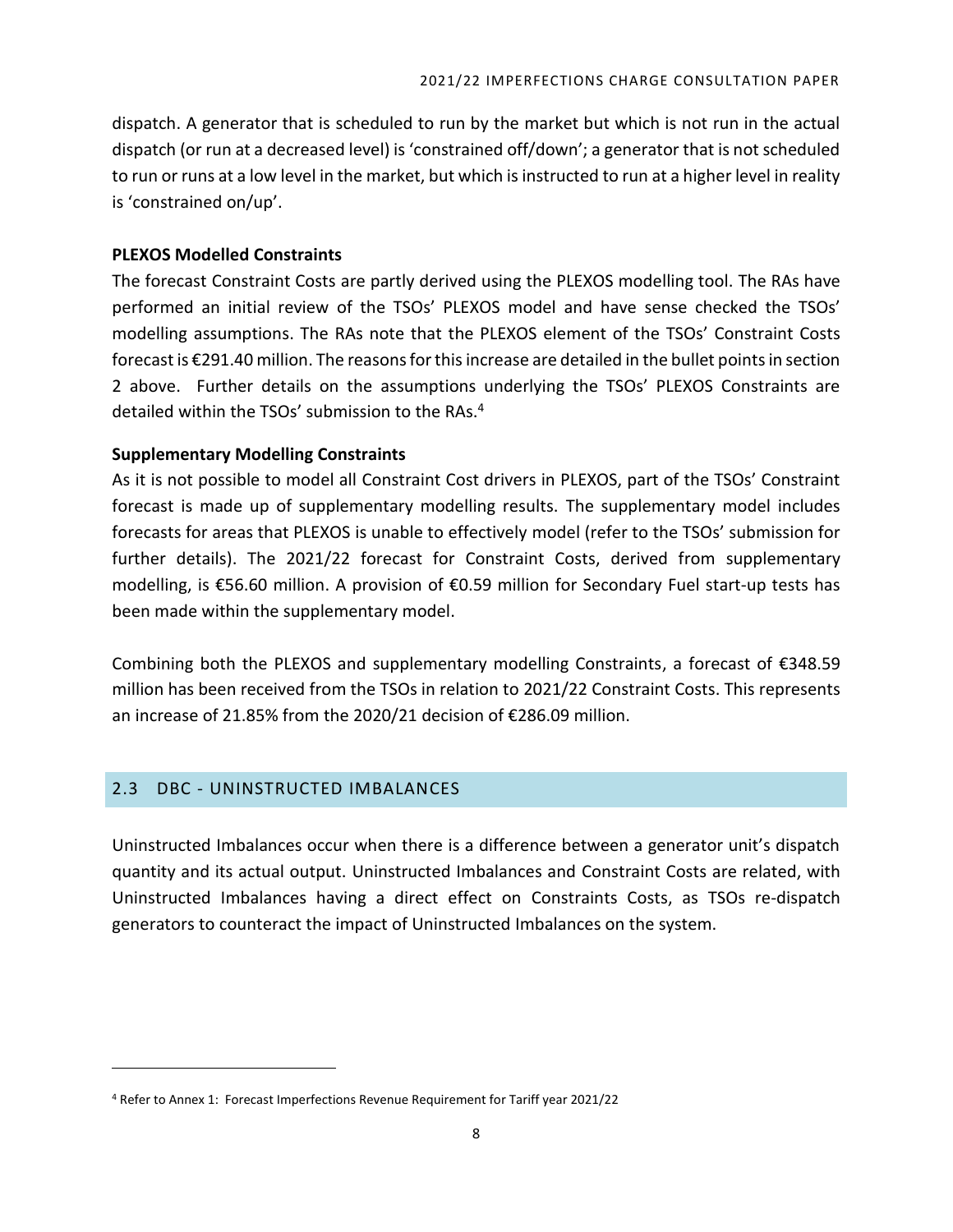A forecast of zero is included for Uninstructed Imbalances as it is assumed that the additional Constraint Costs as a result of Uninstructed Imbalances will, on average, be recovered by the Uninstructed Imbalance payments for the forecast period.

#### <span id="page-9-0"></span>2.4 DBC - TESTING CHARGES

The testing of generator units results in additional operating costs to the system, in order to maintain system security. As a testing generator unit typically poses a higher risk of tripping, additional operating reserve will be required to ensure that system security is not compromised, which will give rise to increased Constraint Costs.

A forecast of zero is included for Testing Charges, as it is assumed that any testing generator unit will pay Testing Charges to offset the additional Constraint Costs that will arise from out-of-merit running of other generators on the system as a result of the testing.

#### <span id="page-9-1"></span>2.5 FIXED COST PAYMENTS

Fixed Cost Payments in the new market comprise of: Make Whole Payment, Recoverable Start Up Costs and recoverable No-Load Costs. In their 2021/22 submission, the TSOs have not sought a provision for Fixed Cost Payments for the 2021/22 tariff year. In their submission, the TSOs have assumed that the majority of these costs have been captured in their PLEXOS model.

#### <span id="page-9-2"></span>2.6 OTHER SYSTEM CHARGES

Other System Charges (OSC) are levied on generators whose failure to provide necessary services to the system lead to higher DBC and Ancillary Service Costs. OSC include charges for generator units which trip or make downward re-declarations of availability at short notice.

In their submission the TSOs assume that generators are compliant with Grid Code and that no charges will be recovered through Other System Charges i.e. a forecast of zero is included for OSC for the 2021/22 tariff year. The TSOs note that any deviation from this assumption will result in an increase in DBC, and that any monies recovered through Other System Charges will net off the resultant costs to the system in DBC.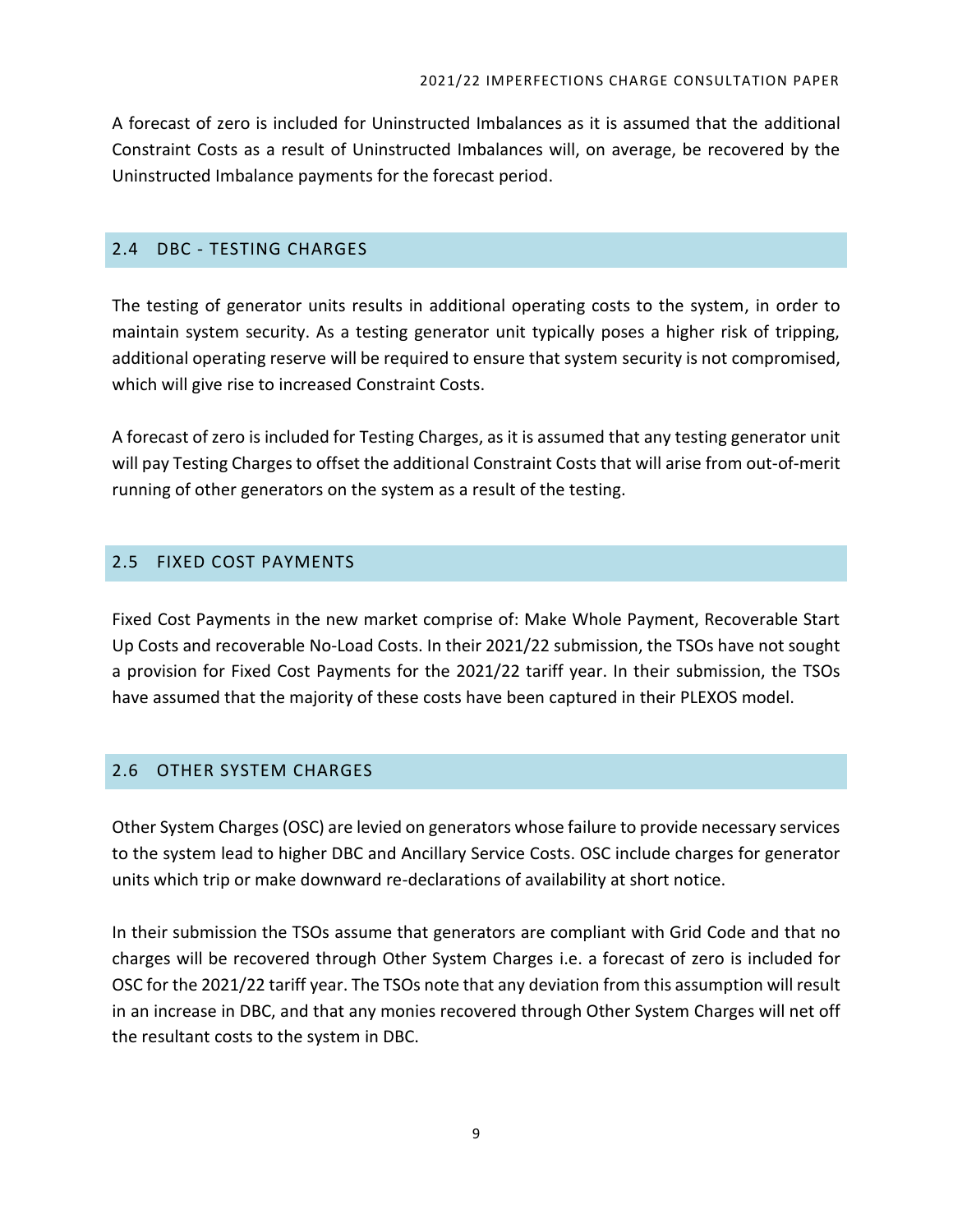#### <span id="page-10-0"></span>2.7 CLEAN ENERGY PACKAGE COSTS

The TSOs made an initial submission to the RAs in relation to potential costs arising from the implementation of Article 13 of the Regulation (EU) 2019/943. The TSOs made a submission for these costs from the period 1 January 2020 to 30 September 2022. The TSOs made an initial submission to the RAs in relation to these costs. In relation to this submission, the RAs noted that the methodology applied by the TSOs to calculate these costs did not align with the proposals set out by SEMC in its recent consultation paper [\(SEM-21-026\)](https://www.semcommittee.com/sites/semc/files/media-files/SEM-21-026%20Consultation%20on%20Dispatch%2C%20Redispatch%20and%20Compensation%20Pursuant%20to%20Regulation%20EU%202019943.pdf).

The RAs therefore requested that the TSOs resubmit these costs on the basis of the latest methodology set out in [\(SEM-21-026\)](https://www.semcommittee.com/sites/semc/files/media-files/SEM-21-026%20Consultation%20on%20Dispatch%2C%20Redispatch%20and%20Compensation%20Pursuant%20to%20Regulation%20EU%202019943.pdf). The TSOs subsequently acknowledged that under the RAs' latest proposals, these costs would be likely to be small for the tariff periods in question. The RAs' are therefore proposing not to include a provision in relation to potential costs arising from the implementation of Article 13 of the Regulation (EU) 2019/943. Any imperfections costs that may arise due to the implementation of Article 13 of the Regulation (EU) 2019/943 will be recoverable by the TSOs in subsequent tariff years.

#### <span id="page-10-1"></span>2.8 K-FACTOR

Imperfections Costs are estimated ex-ante and recovered during the following tariff period, through the Imperfections Charge through a K factor mechanism.

Differences between the amount of Imperfections Charges paid out by SEMO to generators and the amounts paid to SEMO by suppliers will lead to instances where SEMO will:

- i. Require working capital to fund Imperfections Costs that exceed revenue collected through the Imperfections Charge, or,
- ii. Have collected revenue through the Imperfections Charge that exceeds the amount being paid out on Imperfections Costs.

To allow for the first scenario, SEMO may require funding from EirGrid Group to cover fluctuations during the tariff period. Any allowed under-recovery of revenue during the tariff period will be paid to SEMO, in the subsequent tariff period(s), with the appropriate amount of interest. This reflects the cost of short-term financing required to meet SEMO's working capital needs.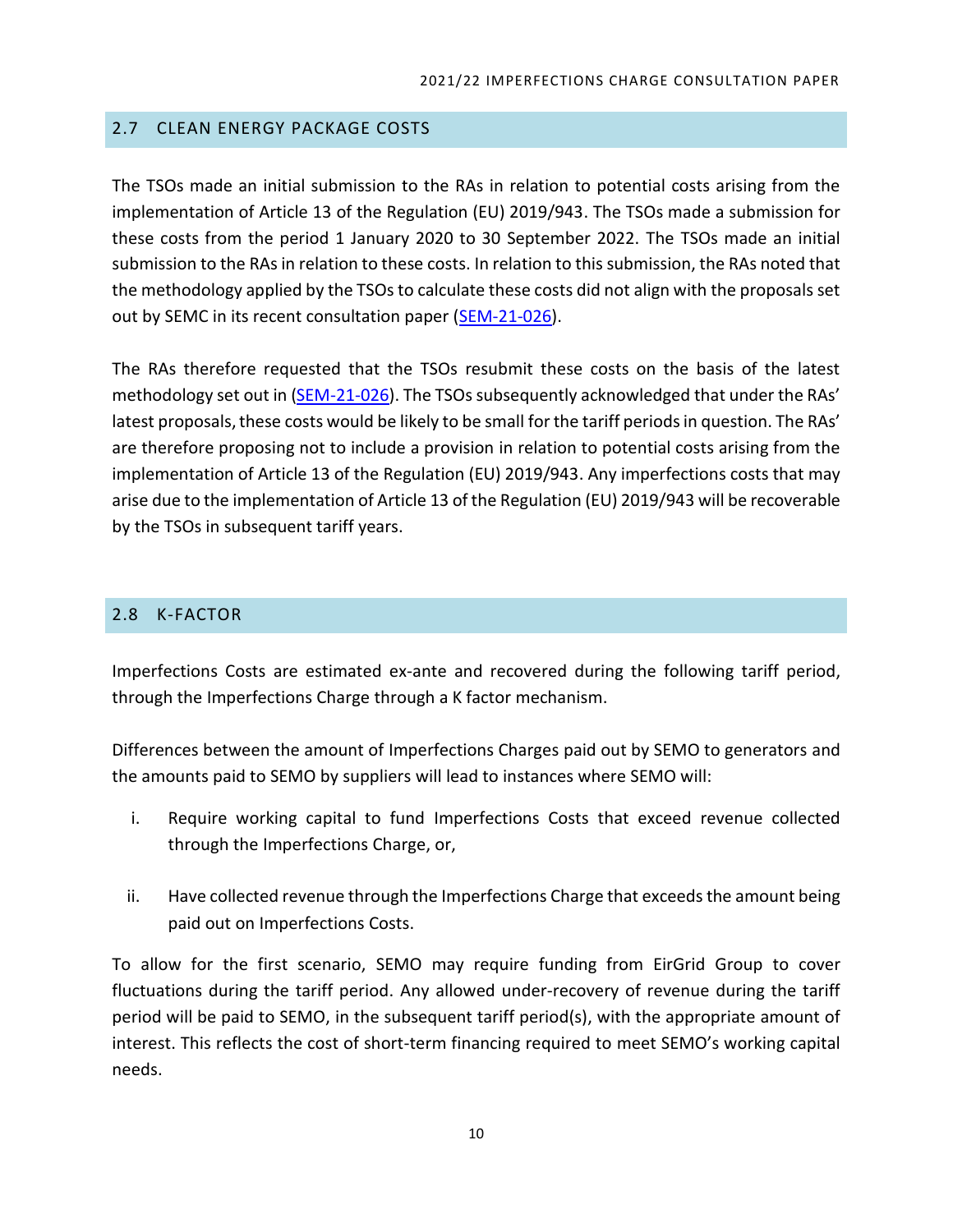Similarly, for situations where the revenue recovered by SEMO through the Imperfections Charge is greater than that paid out in Imperfections Costs (second scenario above), the Imperfections Charge in the following tariff period will be reduced by an appropriate amount to reflect the allowed over-recovery and the associated interest.

The K factor mechanism accounts for any under or over recovery of Imperfections Costs, in previous periods and the current period and adjusts the following period's tariff accordingly. The K factor submitted by the TSOs to be applied to the Imperfections Charge for 2021/22 is  $\epsilon$ -10.18m, owed by the TSOs. A summary of the K factor adjustment is as follows:

| Under-recovery in tariff year 2019/20                               | €10.92m   |
|---------------------------------------------------------------------|-----------|
| Estimated over-recovery for tariff year 2020/21                     | $E-21.1m$ |
| Total Imperfections K factor to be applied in 2021/22 (monies owed) | €-10.18m  |

This  $\epsilon$ -10.18 million over-recovery would usually be applied to the 2021/22 forecast Imperfections Charge leading to a decrease in the Imperfections Charge for the 2021/22 tariff year. The RAs are minded to allow the full over-recovery to be applied to the 2021/22 tariff.

#### <span id="page-11-0"></span>**3 PROVISIONAL IMPERFECTIONS CHARGE FOR 2021/22 TARIFF**

The RAs have received a proposal of €348.59 million of constraint costs for the 2021/22 tariff year. As the other components of DBC are forecast at zero, this figure equates to the forecast for the DBC. The TSOs have also forecast Fixed Cost Payments of €0 million. The TSO have also made an submission to the RAs in relation to potential costs arising from the implementation of Article 13 of the Regulation (EU) 2019/943. The TSOs' forecast Imperfections cost for 2021/22 stands at €473.09 million. The RAs proposed allowed revenue for the 2021/22 Tariff year is €341.01.

Allowing for the K factor adjustment, provides a total forecast Imperfections Charge of €330.83 million, which when divided by the forecast demand, of 36,000 GWh, <sup>5</sup> equates to a potential Imperfections Charge of €9.19/MWh for the 2021/22 tariff year, which is an increase on the current 2020/21 tariff year figure of €8.96/MWh. Any under or over recovery of Imperfections

<sup>&</sup>lt;sup>5</sup> The TSOs forecast demand for the 2021/22 tariff year is 36,000 GWh, which represents a 7.1% increase from the 2020/21 forecast demand of 33,600 GWh.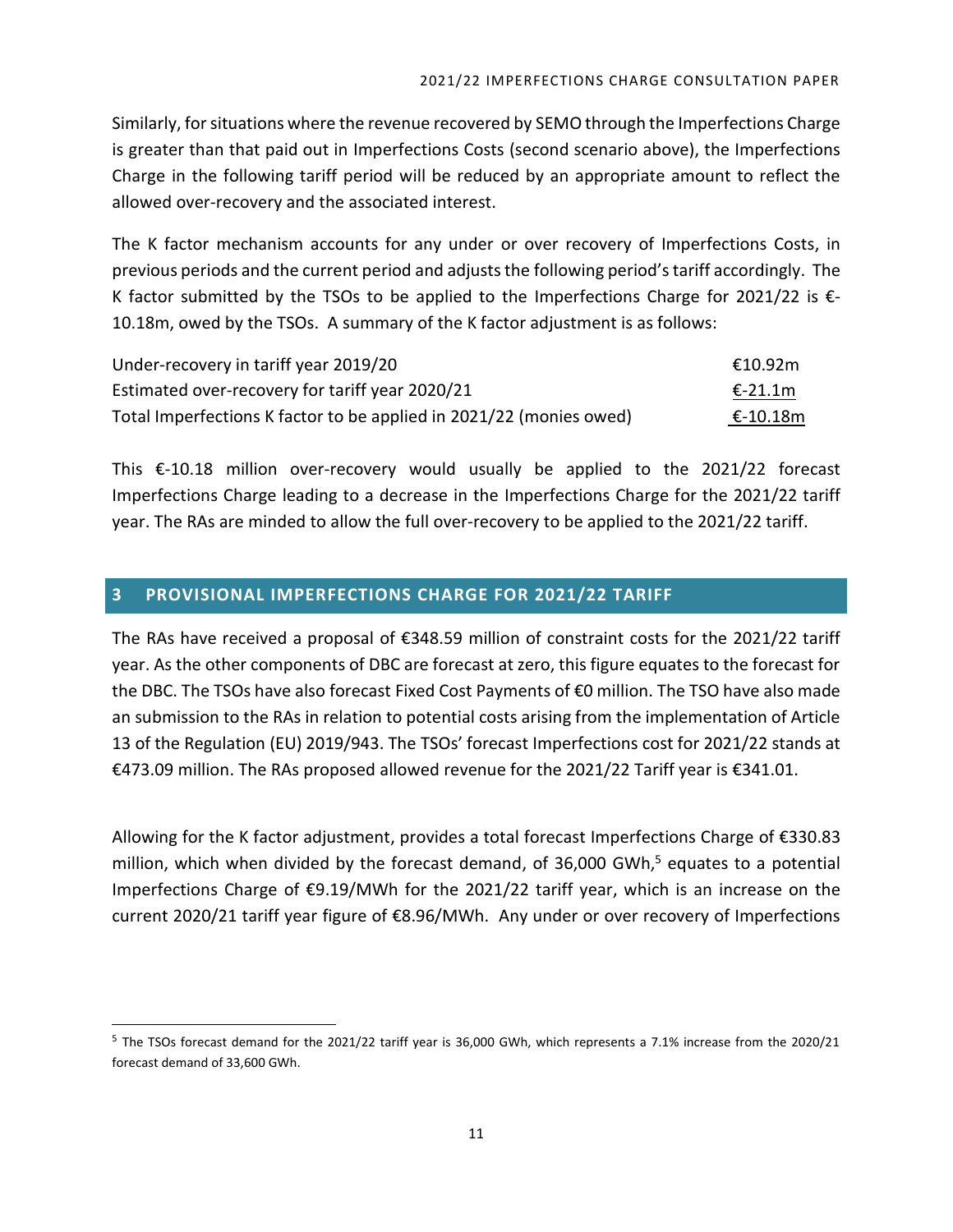| Costs in the 2021/22 tariff year will feed into the K factor of subsequent tariff years. The trend in |  |
|-------------------------------------------------------------------------------------------------------|--|
| the Imperfections Charge is summarised in Table 2 below:                                              |  |

| $\epsilon$ million                | 2021-22<br><b>RA</b><br>Proposal | 2020-<br>21              | 2019-<br>20 | 2018-19 | 2017-18                  | $2016 -$<br>17 | 2015-<br>16 |
|-----------------------------------|----------------------------------|--------------------------|-------------|---------|--------------------------|----------------|-------------|
| <b>Total Constraints costs</b>    | 341.01                           | 271.09                   | 256.97      | 190.44  | 177.6                    | 144.3          | 163.5       |
| Uninstructed Imbalances           |                                  |                          |             |         |                          |                |             |
| Testing charges                   |                                  | -                        |             |         | $\overline{\phantom{a}}$ | -              | -           |
| <b>Dispatch Balancing Costs</b>   | 341.01                           | 271.09                   | 256.97      | 190.44  | 177.6                    | 144.3          | 163.5       |
| Energy Imbalance                  |                                  |                          |             |         |                          |                |             |
| <b>Fixed Cost Payments</b>        |                                  | 15.38                    | 14.35       | 7.19    | 2.7                      | 2.5            | 7.2         |
| K factor Adjustment               | (10.18)                          | (0.37)                   | 84.44       | (13.86) | (7.34)                   | (77.6)         | (22.1)      |
| <b>Other System Charges</b>       |                                  | $\overline{\phantom{a}}$ |             |         |                          |                |             |
| <b>Total Imperfections Charge</b> | € 330.83                         | 286.10                   | 355.76      | 183.77  | 173.02                   | 69.2           | 148.6       |
|                                   |                                  |                          |             |         |                          |                |             |
| Forecast Demand ('000 MWh)        | 36,000                           | 33,600                   | 34,200      | 35,200  | 34,550                   | 33,700         | 33,230      |
|                                   |                                  |                          |             |         |                          |                |             |
| <b>Imperfections Charge/MWh</b>   | 9.19                             | 8.51                     | 10.40       | 5.22    | 5.00                     | 2.05           | 4.47        |

**Table 2: Imperfections Charge over time**

### <span id="page-12-0"></span>**4 RAS' INITIAL REVIEW OF THE TSOS 2021/22 IMPERFECTIONS REVENUE REQUIREMENT**

The RAs have completed an initial review of the TSOs' Imperfections Revenue Requirement, and is minded to allow the majority of the TSOs forecasted costs. However, the RAs are considering the following provisions in particular prior to publishing its final decision:

- Provision of €15.6 million for the settlement of Pumped Storage units in the new market. In previous years, the RAs acknowledged that the treatment of these units in PLEXOS differs from the new market, while noting that the PLEXOS models already include a gap between the efficiencies. In their 2021/22 submission a gap in efficiencies between the unconstrained and constrained efficiencies is set to 70% and 54% respectively. The RAs propose to make a reduced allowance for this element in keeping with previous decisions. A RAs are proposing an allowance of €8 million in relation to this cost item, and would expect the TSOs to strive to match the market position of the units in dispatch as closely as possible.
- A provision of €10 million in relation to interconnector counter trading costs. The TSOs have made a submission of €10 million in relation to interconnector counter trading costs